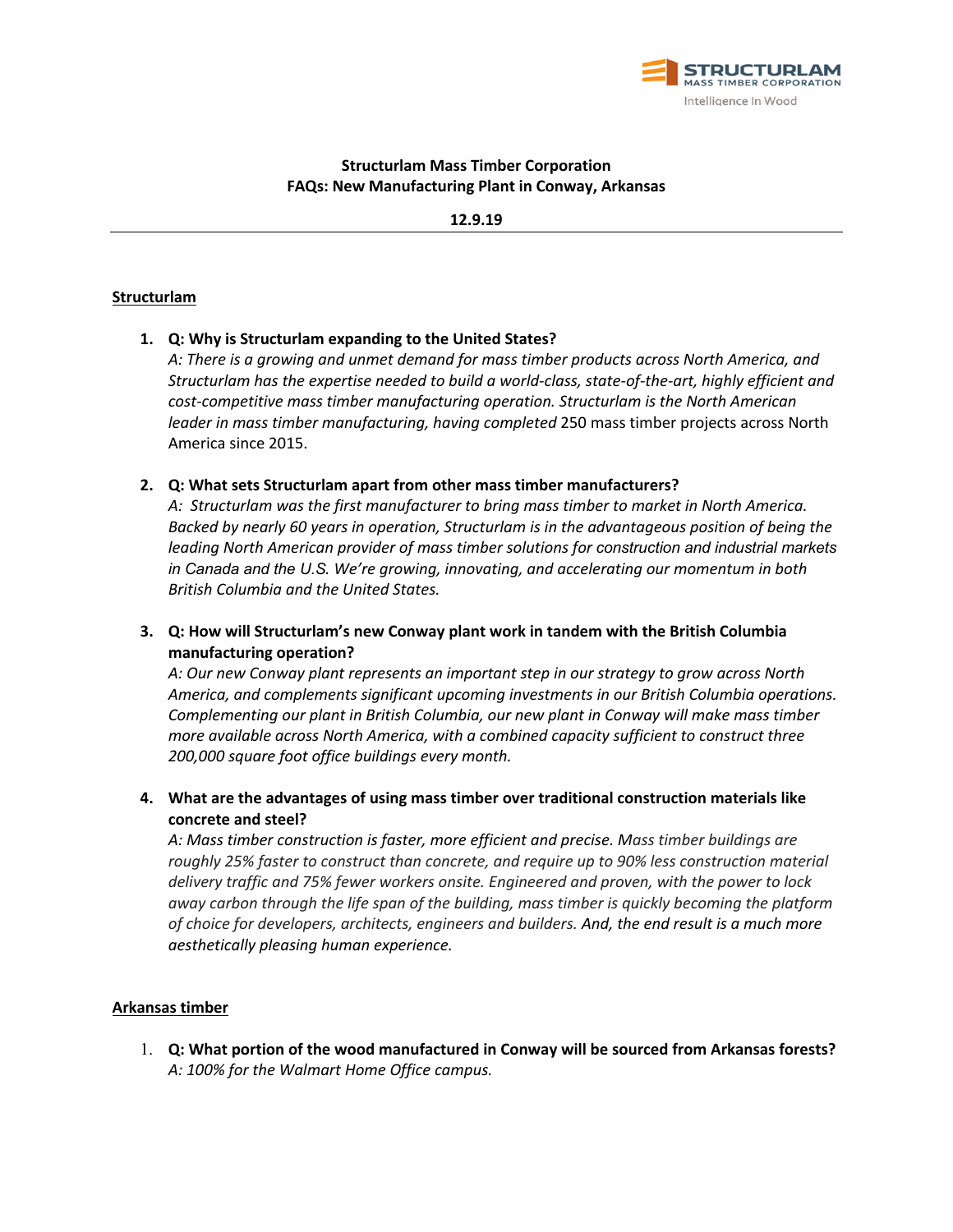

2. **Q: How much Arkansas-grown softwood lumber will be used at the Conway plant on an annual basis?** 

*A: The estimated production of softwood lumber in Arkansas is 2.7 billion board feet affording ample raw material volume for the Structurlam Mass Timber Plant in the state. We expect to consume over 200 million board feet of softwood lumber when we reach full operation. This volume should not induce a supply demand imbalance in the lumber supply chain in the state of Arkansas.*

3. **Q: Do you anticipate sourcing softwood lumber from other states? If so, which states?**  *A: We could potentially see lumber from neighboring states that have sustainably harvested softwood lumber but there is plenty of softwood lumber production in Arkansas in close proximity to Conway.*

### **Sustainability**

- 1. **Q: How will Structurlam replenish the supply of Arkansas timber?**  *A: Structurlam will source softwood lumber from sawmills that buy their sawlogs from sustainably managed forests.*
- 2. **Q: How do you define sustainably harvested wood?**

*A: We are very excited to undertake this initiative in Arkansas, where there is such a rich history and strong demonstration of sustainability. There are families and companies who maintain and enhance the forests they have owned and managed for over a hundred years; often in their third or fourth generation on the same tract of land. Sustainable harvest practices protect the forests' potential to provide the values we enjoy today, such as water quality, biodiversity and shelter, for both people and wildlife into the future.* 

3. **Q: What percentage of the timber used in manufacturing will be certified as sustainably harvested?**

*A: 100%*

4. **Q: Is all harvested wood used in the manufacturing process, or is there a standard percentage of waste?** 

*A: The waste level depends on the product and the building we are manufacturing. On average, 12% of the lumber is turned into sawdust and shavings. That said, Structurlam plans on manufacturing all of its construction and industrial products in Conway. This will allow us to consume a high percentage (~88%) of the softwood lumber that we bring to Conway.* 

5. **Q: What happens to the waste?** 

*A: Any residual lumber waste will be sold to manufacturers of wood pellets for use as biomass fuel and agriculture bedding products.*

### **Production**

1. **Q: When the plant is fully operational, what will be the annual production volume?** *A: At start-up in 2021, approximately 1.2 million cubic feet of fully fabricated and finished mass*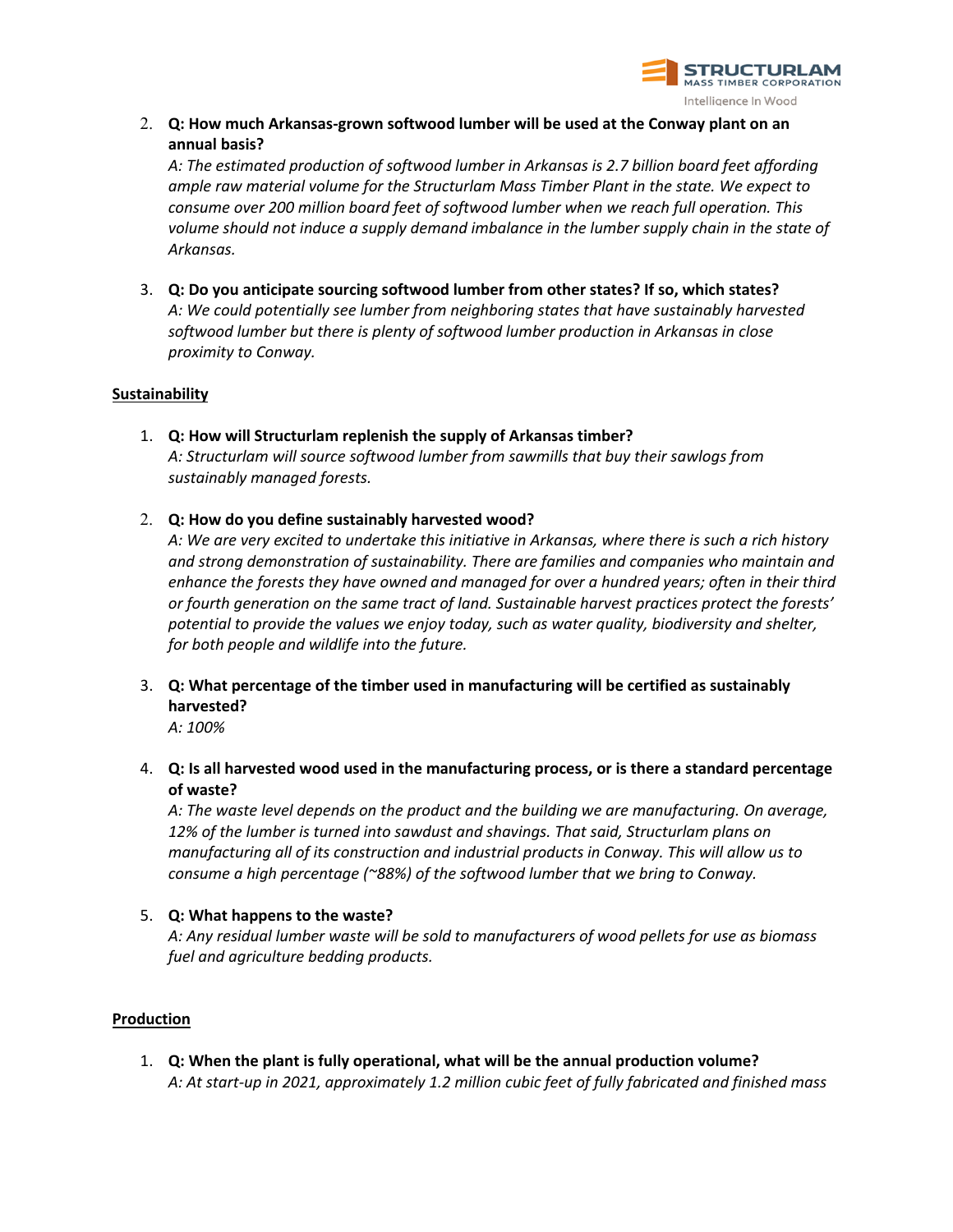

*timber building products and access mats will be manufactured in Conway. Annual production volume can be increased by adding additional work shifts.* 

# 2. **Q: Do you plan to use the entire facility from the start, or will you grow into it as demand increases?**

*A: We will bring the new plant up quickly to produce the volumes mentioned above, and we will have reserve capacity to increase supply as market demand dictates. Our supply contract for Walmart's new Home Office campus allows us to ramp up the plant in an efficient manner. We will also have additional supply for many other customers, so we will start building our sales funnel in advance of the opening. As market demand grows, we will bring on the reserve capacity.*

### 3. **Q: How will Structurlam accommodate growth once the facility is at capacity?**

*A: Once the Conway plant is running, Structurlam will be operating two mass timber plant operations in North America – our original plant in British Columbia and the new plant in Arkansas. This two-plant operating stance will allow Structurlam to efficiently flex production between the locations to optimally serve customers across North America. Proximity to job sites is a big contributor to cost of delivered product, so these two plants give us a much closer reach into the Southern and Western United States and Canada.*

### **Economic development & employment**

1. **Q: What is the overall cost for retrofitting the Conway plant?**

*A: Between \$8-10M, which is significantly less than if we had built a new plant from the ground up. The existing building is uniquely sized to accommodate the design of our new facility, with an abundance of land to allow significant flexibility for future growth.*

2. **Q: How will the retrofitting investment benefit Arkansas?**  *A: We will use 100% Arkansas contractors and subcontractors to retrofit Conway.* 

### 3. **Q: Will Structurlam reinvest profits in the U.S., or funnel to B.C. headquarters?**

*A: Structurlam's headquarters are in British Columbia so profits will naturally flow there, but Arkansas will reap the larger rewards of our profits by virtue of economic development and ongoing reinvestment in our Conway operation. Structurlam is fully committed to building and supporting the Arkansas economy. Structurlam anticipates mass timber construction will grow aggressively for years to come. To remain an industry leader, Structurlam intends to continue to make significant investments in our people, plants, and communities in both Canada and here in the U.S.*

- 4. **Q: What types of employees do you anticipate hiring?**  *A: Skilled trades, production associates, and a plant management team that will include a general manager, operation leaders, human resources, accounting, logisticians, engineers, shipping and receiving.*
- 5. **Q: What is the anticipated total sum of wages for the 130 workers?**  *A: Including benefits, the annual payroll will be approximately \$5.5 million in the first year, and \$7 million thereafter.*